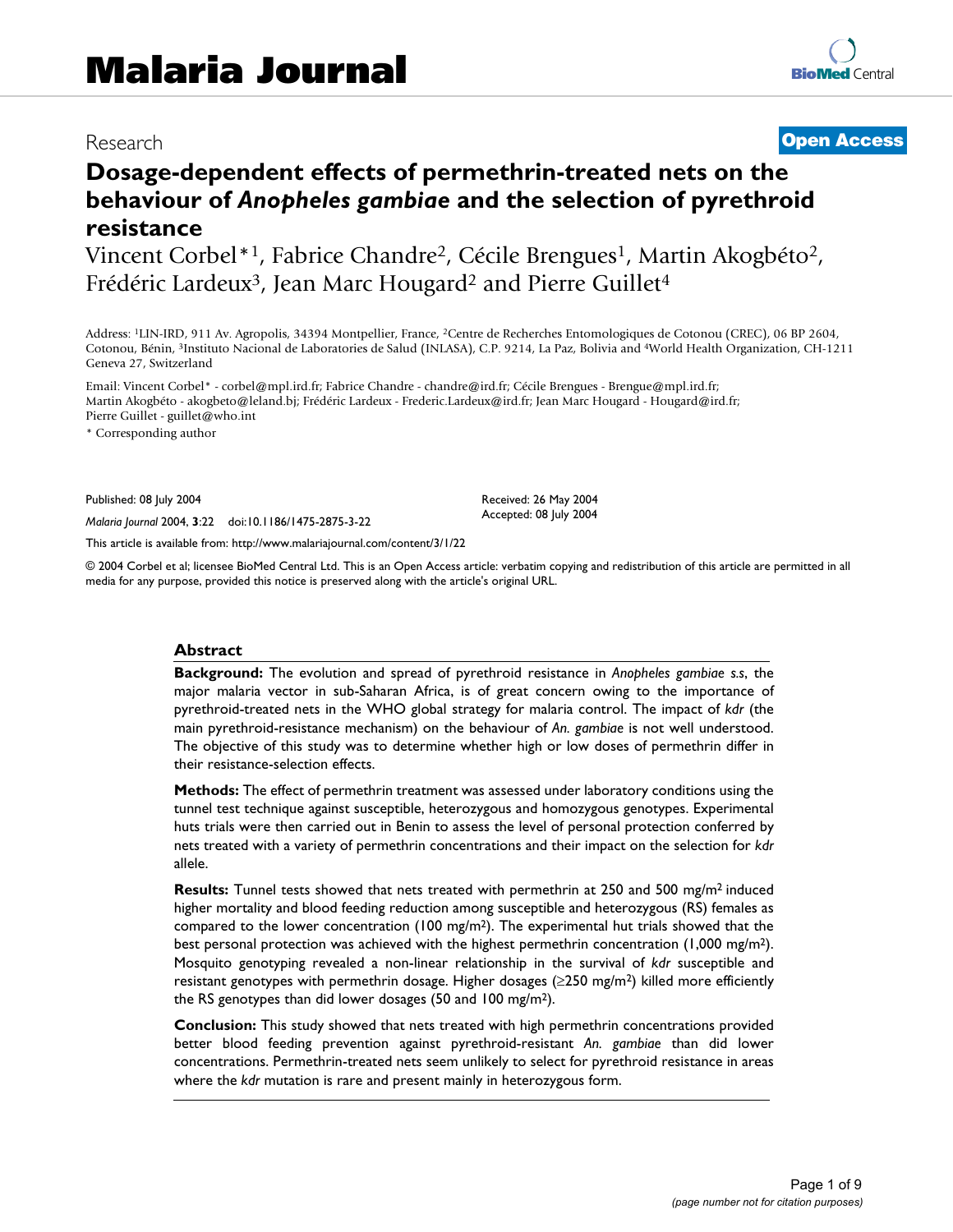# **Background**

Pyrethroids are the only insecticides currently recommended by the World Health Organization for treatment of mosquito nets owing to their strong insecticidal activity at low concentrations and their low mammalian toxicity [1]. Pyrethroid-treated nets are effective in reducing malaria morbidity and mortality [2-4] and may also provide community protection through mass impact on vector mosquito populations, when used at a high coverage rate [5,6].

Pyrethroid resistance in *Anopheles gambiae* has become widespread in different regions of Africa [\[7-](#page-7-0)[9](#page-7-1)] and may represent a threat for successful and sustainable implementation of insecticide-treated net (ITN) programmes. There is evidence that massive use of DDT against cotton pests in the 1960s and 1970s was responsible for the selection of the *kdr* mutation (knock-down resistance) responsible for resistance to pyrethroids [8]. A point mutation (leucine to phenylalanine) in the S6 transmembrane segment domain II in the sodium channel sequence is associated with the *kdr* resistance in West Africa [[10\]](#page-7-2) and is characterized by a reduction in the intrinsic sensitivity of the insect nervous system to DDT and pyrethroids [11]. A second point mutation (leucine to serine) has also been reported in *An. gambiae* from East Africa and is responsible for high level of resistance to permethrin [[12\]](#page-7-3).

The selection of insecticide resistance is a complex evolutionary process [13] that may depend on genetic, ecological and operational factors [14]. Since operational factors are the main ones that can, in principle, theoretically be controlled, Georghiou [15] characterized resistance management tactics according to the intensity of exposure (low *versus* high doses), the frequency of applications and their use either in space or time. Because resistant genes are mainly present in a heterozygous state when they first evolve, a strategy to delay the development of resistance would involve doses which preferentially kill heterozygotes (RS) as well as susceptible homozygotes (SS) [16]. A good understanding of the response to insecticides by mosquitoes heterozygous for resistance is essential to understand how resistance may evolve and to develop tactics for resistance management.

In the present study, investigations were carried out on the behaviour and selection of *An. gambiae* of different genotypes for *kdr* exposed to nettings treated with a range of permethrin concentrations. Experiments were carried out under laboratory conditions using tunnel tests [17] and, in the field, using experimental huts [18].

# **Materials and Methods** *Mosquitoes*

Two laboratory strains of *An. gambiae* were used for the tunnel tests: A susceptible reference strain (Kisumu) of the S molecular form and a pyrethroid-resistant strain VKPR of the M molecular form [\[19](#page-7-4)], homozygous for the *kdr* mutation [20] with a resistance factor of ≈40 fold by topical application [21]. This resistant strain does not show additional resistance mechanisms to insecticides. In addition, hybrids (F1 progeny obtained from SS females and RR males crossing) were tested to evaluate the phenotypic expression of *Kdr* at heterozygous state.

Permethrin 10% Emulsifiable Concentrate (Peripel®) was applied at various concentrations to nets. For tunnel tests, pieces of netting (25 × 25 cm) (100 denier multi-filament polyester, meshes 156) were treated at 100, 250 and 500 mg/m2 taking care to ensure an even distribution of the insecticide. Tests were made 5 days after treatment in order to avoid deposits of heterogeneous ages, which might interfere with mosquito behaviour. Single size nets (11 m2) made of the same material were used for the experimental hut trial. Twelve nets were treated with permethrin at 50, 100, 250, 500 and 1,000 mg/m2 and untreated nets served as control. Each treated net was soaked for 5 minutes in diluted formulation at the desired concentration, gently wrung and laid horizontally in the shade for drying. Each net was deliberately holed (two rows of 90 holes of 4 cm2 cut along lines at 20 and 30 cm from the lower edge) to simulate badly torn nets allowing access for mosquitoes and to put emphasis insecticide treatment to protect sleepers.

# *Tunnel tests*

Laboratory tests were performed in a square glass tunnel (height 25 cm, width 21 cm, length 60 cm) with cage ends, as described by Elissa & Curtis [17], subdivided by a changeable piece netting with  $9 \times 1$  cm holes inserted on a cardboard frame across the tunnel. In one hand of the tunnel, a guinea pig was place as bait, held in a small metallic cage to prevent contact with the netting. In the other hand of the tunnel, 100 unfed female mosquitoes (5–8 days old) were introduced at 18.00 hours and the apparatus was left overnight in a dark room maintained at 28°c and 80% relative humidity. The next morning, at 08.00 hours, the numbers of mosquitoes in both compartments were counted and their mortality and blood feeding rates were scored. Tests were replicated three times for each genotype (SS, RS, RR), permethrin treatment  $(100, 250 \text{ and } 500 \text{ mg/m}^2)$  and control untreated netting.

# *Experimental huts*

The permethrin-treated bednets were tested in six experimental huts belonging to the CREC (Centre de Recherches Entomologiques de Cotonou, Benin). During the trial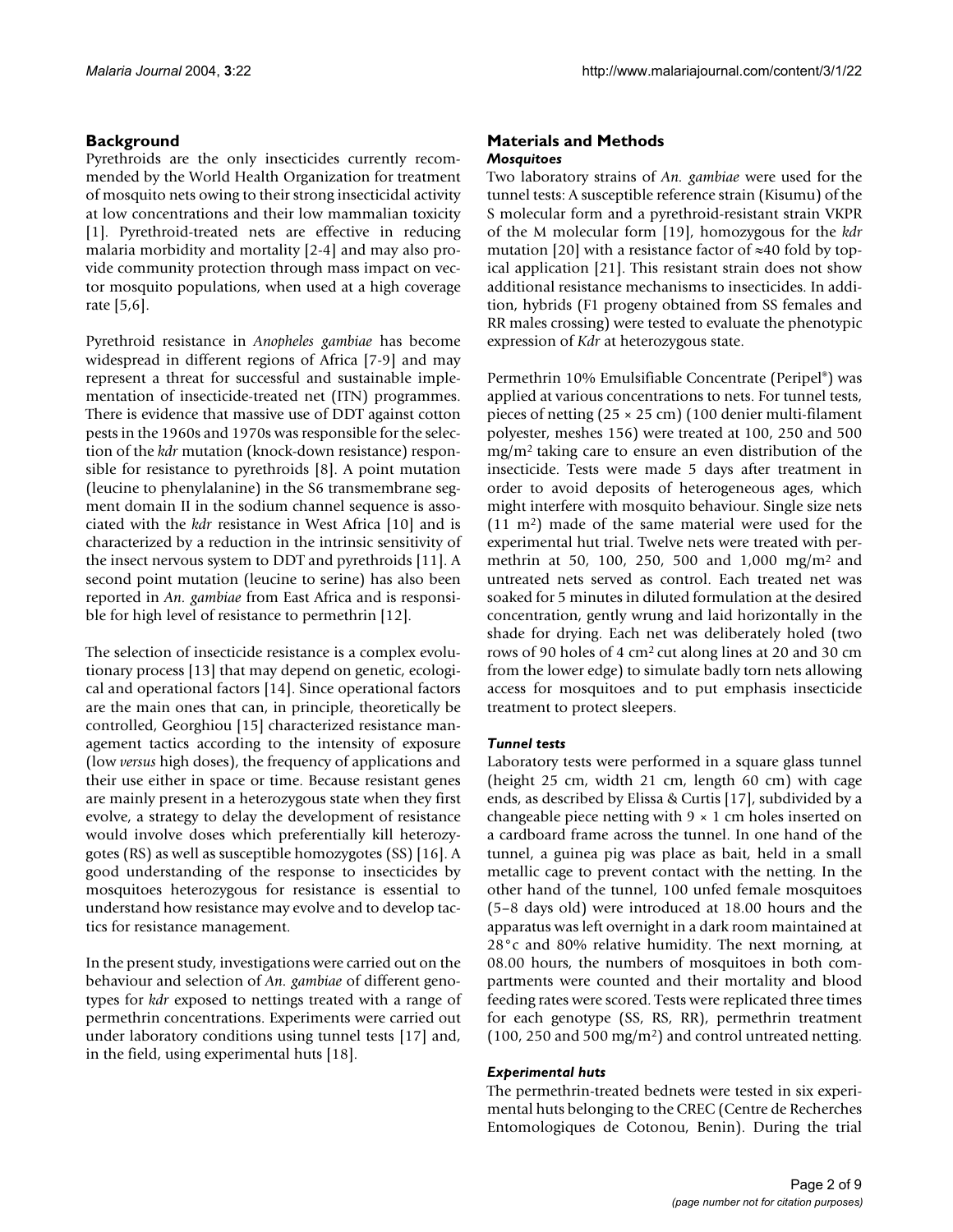period (2 months from June to July), six adult men, who gave prior informed consent and received anti-malaria prophylaxis, slept under the nets in the experimental huts every night from 20.00 to 05.00 hours. To reduce variation in attractiveness to mosquitoes, sleepers were rotated between huts on successive nights. Nets were allocated to huts at random and used consistently in the same hut to avoid cross-contamination. Each net configuration (permethrin concentration) was duplicated and used every two nights in the same hut. Experimental hut trials were carried out according to Darriet et al. [22] and results expressed in terms of: mortality, blood feeding, deterrency (relative number of mosquitoes entering hut with treated nets) and induced exophily (relative proportion of mosquitoes collected outdoor in the veranda trap). *An. gambiae* females were stored individually with silica gel and genotyped for *kdr* [[10\]](#page-7-2) at LIN (Montpellier, France). Only 60% of females from the control hut were processed and all females from huts with treated nets were genotyped together with positive and negative controls. Species identification was confirmed by PCR using specific primers [[23](#page-7-5)].

# *Statistical analysis*

Mortality and blood feeding rates in tunnel tests were angular transformed (arc sin  $\sqrt{x}$ ) to stabilize the variance. Two-way analysis of variance (ANOVA II) was carried out using the statistical software package "Statistica" (Statsoft) $R$  to determine effects of treatments, genotypes and their interactions. Experimental hut data were compared using Pearson chi-square test at 95% confidence interval. Conformity of *kdr* frequency with Hardy-Weinberg expectations was tested for each treatment (control, 50, 100, 250, 500 and  $1,000 \text{ mg/m}^2$  using the exact probability test based upon a null hypothesis of heterozygote excess or deficiency (Genopop<sup>R</sup> software)  $[24,25]$ .

# *Ethical approval*

This study received a formal approval from the Ministry of Health of Benin and the Institut de Recherche pour le Développement.

# **Results**

### *Tunnels tests*

With untreated netting, between 45% to 70% of the females were able to feed on the guinea pig (Fig. 1). Dosage-dependent reduction in blood feeding were observed with SS and RS ( $P < 0.001$ ). For RR females, no significant differences in the blood feeding rates were noted between



#### Impact of permethrin concentrations and treated nettings **Figure 1** *kdr* genotypes of *Anopheles gambiae* on blood-feeding 24 H after an exposure to

Impact of permethrin concentrations and *kdr* genotypes of *Anopheles gambiae* on blood-feeding 24 H after an exposure to treated nettings.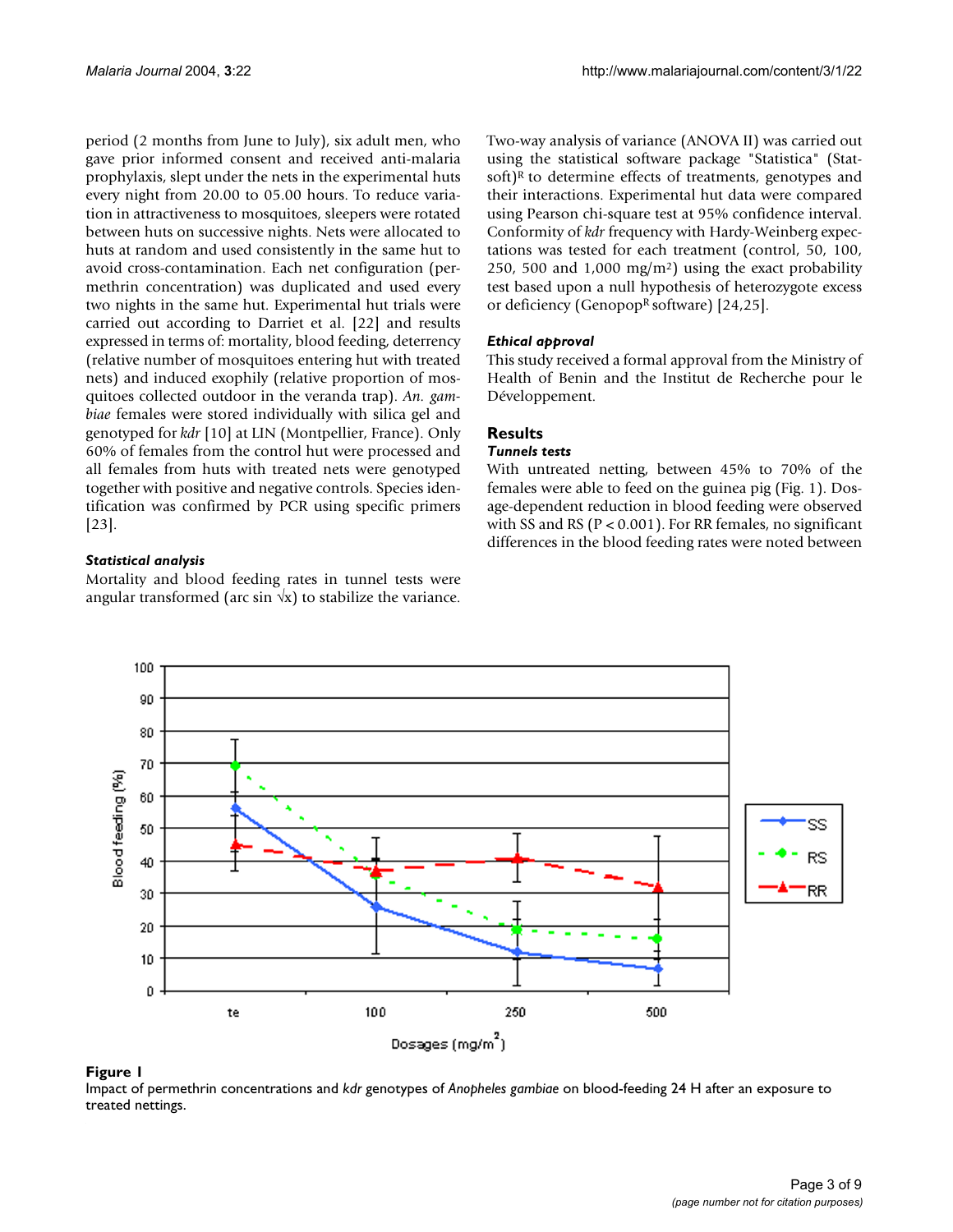#### treatments.



nettings **Figure 2** Impact of permethrin concentrations and *kdr* genotypes of *Anopheles gambiae* on mortality 24 H after an exposure to treated Impact of permethrin concentrations and *kdr* genotypes of *Anopheles gambiae* on mortality 24 H after an exposure to treated nettings.

For the three genotypes, mortality rates ranged from 11 to 18% in the control tunnel (Fig. 2). On exposure to treated netting, the mortality rates for the SS females increased to 58% at 100 mg/m2 (*P* < 0.001) and to more than 80% at 250 and 500 mg/m2 (*P* < 0.0001). Mortality of RS females was generally intermediate between those of SS and RR, but was not statistically different at every concentration.

#### *Experimental hut trials*

A total of 839 *An. gambiae* females were collected in huts during the trial. PCR subsequently carried out confirmed that all *An. gambiae* were of the M molecular form [[27,](#page-7-6)28]. The allelic frequency for the *kdr* gene ranged from 63% to 78% between huts. A strong reduction in *An. gambiae* entry rates (80% to 90%) was observed in all huts fitted with treated nets, even at the lowest permethrin concentration (Table [1](#page-4-0)). This result confirmed that the deterrent effect of permethrin is maintained despite high *kdr* frequency [29]. This repellent effect was, however, not dosage-dependent. The low proportion of mosquitoes collected in the veranda-trap in the control hut (7%) was in accordance with the endophilic behaviour of *An. gam-* *biae*. Induced exophily was greater for huts fitted with treated nets ( $P < 0.0001$ ), especially at the higher dosage of 1,000 mg/m2 (about 90%).

All permethrin concentrations provided significant blood feeding reduction in comparison to control  $(P < 0.05)$ . The best protection was achieved with the highest concentration  $(1,000 \text{ mg/m}^2)$ , which reduced blood feeding by about 70%. Mortality rates in huts fitted with treated nets were low (17% to 25%) and not significantly different from the control  $(P > 0.05)$ , except at the highest concentration. However, the unusually high mortality (27%) observed in the control hut (mainly in the veranda trap) may have masked a slight difference between control and treatments.

All concentrations of permethrin provided personal protection against pyrethroid-resistant *Anopheles* mosquitoes. The net treated with the highest permethrin concentration  $(1,000 \text{ mg/m}^2)$  showed significantly higher killing and excito-repellent effects and lower blood feeding than all other nets.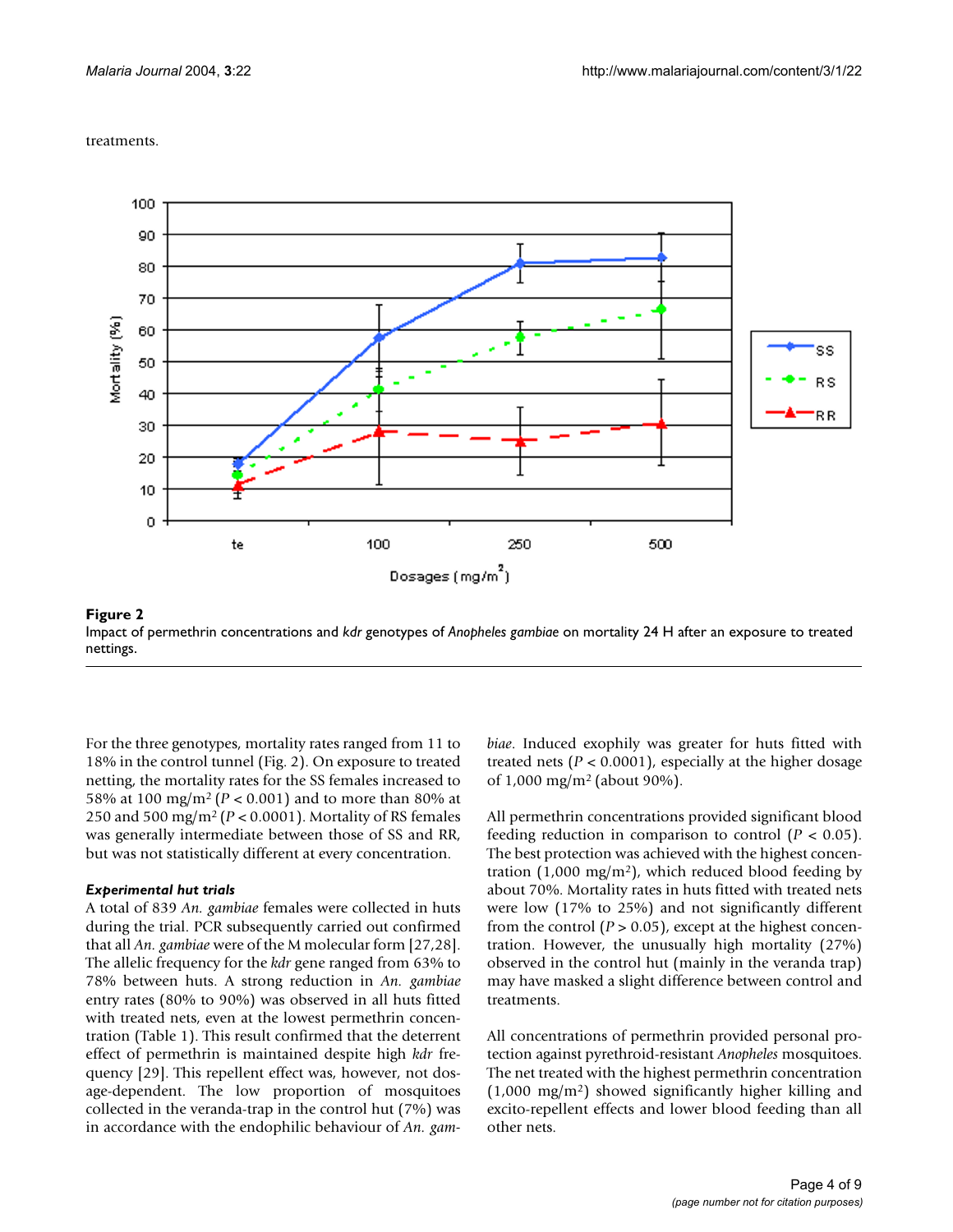|                      | Control                  | 50 mg/m <sup>2</sup> | $100 \text{ mg/m}^2$ | $250 \text{ mg/m}^2$ | 500 mg/m <sup>2</sup> | $1000$ mg/m <sup>2</sup> |
|----------------------|--------------------------|----------------------|----------------------|----------------------|-----------------------|--------------------------|
| <b>Total entered</b> | 520a                     | $79$ <sub>DC</sub>   | 86 <sup>b</sup>      | 56bc                 | 60 <sub>pc</sub>      | 38°                      |
| (% deterrency)       |                          | (84.8%)              | (83.5%)              | (89.2%)              | (88.5%)               | (92.7%)                  |
| No. in veranda       | 38 <sup>a</sup>          | 32 <sup>b</sup>      | 28 <sup>b</sup>      | 31pc                 | 40 <sup>c</sup>       | 34 <sup>d</sup>          |
| (% exophily)         | (7.3%)                   | (40.5%)              | (32.6%)              | (55.3%)              | (66.7%)               | (89.5%)                  |
| No. blood-fed        | 357a                     | 43 <sup>b</sup>      | 32 <sub>cd</sub>     | 26bc                 | $27$ bc               | 8 <sup>d</sup>           |
| (% reduction)        | $\overline{\phantom{a}}$ | (20.7%)              | (45.8%)              | (32.4%)              | (34.5%)               | (69.3%)                  |
| No. dead             | 142 <sup>a</sup>         | 20 <sub>ab</sub>     | 22ab                 | $14^{ab}$            | 10 <sup>b</sup>       | 20 <sup>c</sup>          |
| (% mortality)        | (27.3%)                  | (25.3%)              | (25.6%)              | (25%)                | (16.7%)               | (52.6%)                  |

<span id="page-4-0"></span>**Table 1: Efficacy of holed permethrin-treated nets against** *Anopheles gambiae* **in experimental huts in Cotonou (Benin).**

Numbers in the same line sharing a superscript letter do not differ at the 5% level confidence

<span id="page-4-1"></span>**Table 2:** *kdr* **and genotype frequencies of** *Anopheles gambiae* **mosquitoes entering huts fitted with permethrin-treated nets**

|                   | Control   | 50 mg/m <sup>2</sup> | $100 \text{ mg/m}^2$ | $250 \text{ mg/m}^2$ | 500 mg/m <sup>2</sup> | $1000 \text{ mg/m}^2$ |
|-------------------|-----------|----------------------|----------------------|----------------------|-----------------------|-----------------------|
| Kdr Frequency (N) | 68.5(281) | 74.3 (76)            | 73.3 (73)            | 63.4(56)             | 78.7 (47)             | 75.0 (36)             |
| %RR               | 45.9      | 55.2                 | 52.0                 | 41.1                 | 61.7                  | 52.7                  |
| $%$ RS            | 45.2      | 38. I                | 42.5                 | 44.7                 | 34.0                  | 44.4                  |
| $%$ SS            | 8.9       | 6.6                  | 5.5                  | 14.3                 | 4.3                   | 2.9                   |

(N) Numbers of mosquitoes; % (RR, RS, SS) proportion of each genotype in the population.

### *Permethrin concentrations and* **kdr** *genotypic distribution of* **Anopheles gambiae** *entering the huts (Table [2\)](#page-4-1)*

A total of 569 *An. gambiae* females were genotyped for *kdr*. The *kdr* genotypic frequencies were in accordance with Hardy-Weinberg expectations at each concentration and in the control (*P* > 0.05). The *kdr* frequency in the control hut was 68.5%, and ranged from 63.4% to 78.7% in the treatment huts. No significant difference was observed when comparing each control-treated pair (probability test, *P* > 0.05), except at 500 mg/m2 permethrin where the proportion of resistant homozygotes (RR) was slightly higher than in the control (*P* = 0.04). The genotypic distributions were not significantly different with lower concentrations (*P* > 0.05), indicating no selection of resistance genotypes.

#### *Permethrin concentrations and* **kdr** *genotypic distribution of* **Anopheles gambiae** *found in the veranda-traps (Table [3](#page-5-0))*

All *An. gambiae* females collected in veranda traps were at Hardy-Weinberg equilibrium with regard to *kdr* (*P* > 0.05). The distributions of SS, RS and RR genotypes were similar for all treatments (*P* > 0.05). There was a deficit in RR and excess of RS in the control relative to treatments, but the result was not significant owing to low numbers in the veranda.

### *Permethrin concentrations and kdr genotypic distribution of Anopheles gambiae in relation with blood feeding (Table [4\)](#page-5-1)*

The *kdr* allelic frequencies were not significantly higher among blood-fed mosquitoes collected in huts fitted with treated nets than among unfed ones. However, significantly more homozygous resistant females took a blood meal in huts fitted with a net treated at 50 mg/m2 (*P* = 0.03) and 500 mg/m<sup>2</sup> ( $P = 0.04$ ) as compared to the control. The fact that only RS and RR genotypes were found among blood-fed females at 1,000 mg/m2, suggested that the *kdr* allele may have allowed females to stay longer on the treated netting, thus increasing chances to take a blood meal.

*Permethrin concentrations and* **kdr** *genotypic distribution of* **Anopheles gambiae** *in relation with mortality (Table 5)* The *kdr* allelic frequency was not significantly higher among surviving mosquitoes than among dead ones (*P* > 0.05). However, the proportion of RS genotypes among dead mosquitoes was significantly greater (*P* = 0.01) at the highest concentration. No SS genotype was found among dead mosquitoes at 250, 500 and 1,000 mg/m<sup>2</sup>, suggesting that SS mosquitoes tend to avoid contact with nets treated at higher permethrin concentrations.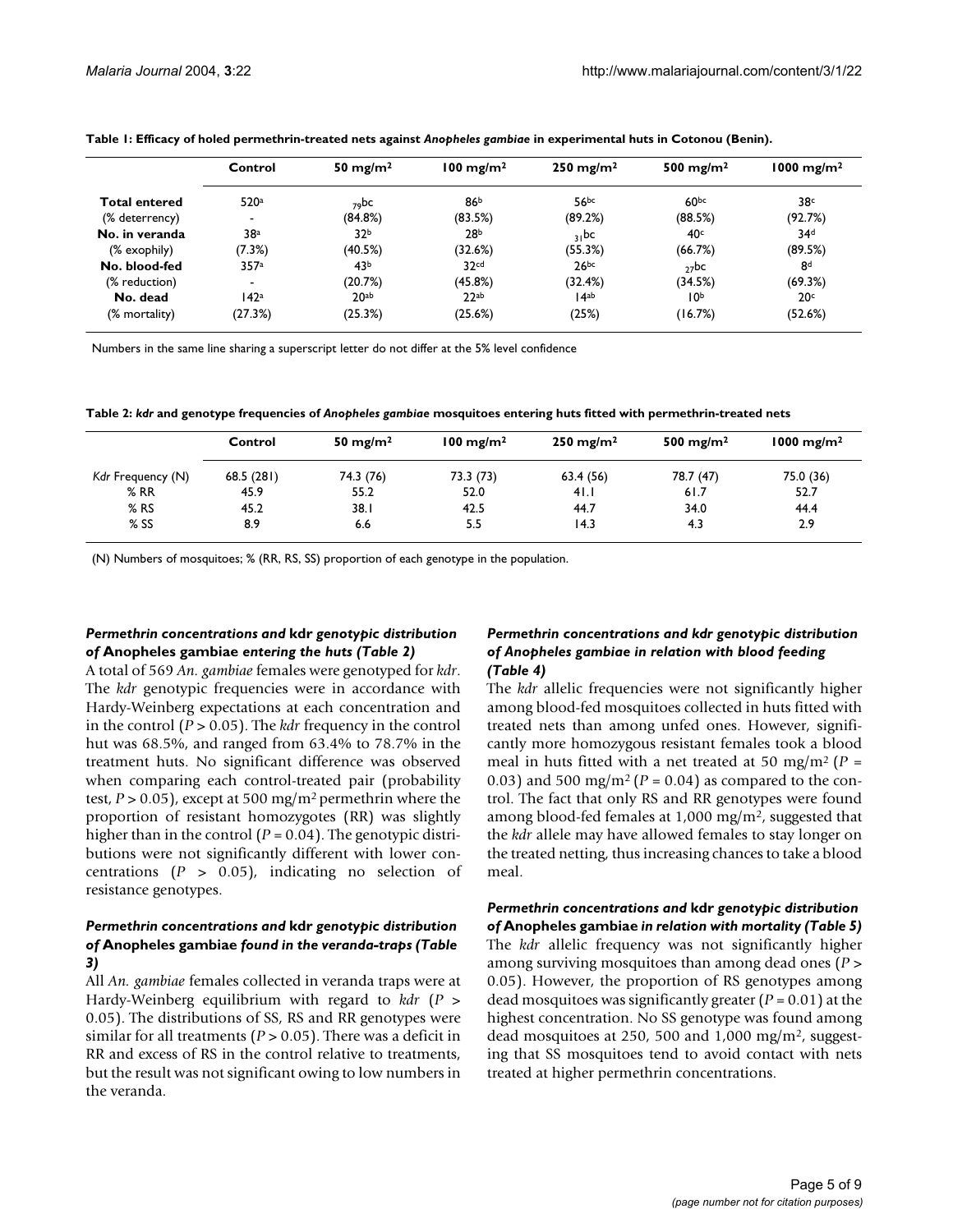|                                 | Control   | 50 mg/m $^2$ | $100 \text{ mg/m}^2$ | $250 \text{ mg/m}^2$ | 500 mg/m <sup>2</sup> | $1000 \text{ mg/m}^2$ |
|---------------------------------|-----------|--------------|----------------------|----------------------|-----------------------|-----------------------|
| kdr frequency in hut (N)        | 68.5(281) | 74.3 (76)    | 73.3 (73)            | 63,4 (56)            | 78.7 (47)             | 75.0 (36)             |
| kdr freguency in<br>veranda (N) | 68.8(24)  | 70.7 (29)    | 75.0 (22)            | 69.0 (29)            | 73.2 (28)             | 76.0 (33)             |
| %RR                             | 41.6      | 48.3         | 54.5                 | 48.3                 | 50.0                  | 54.5                  |
| $%$ RS                          | 54.2      | 44.8         | 40.9                 | 41.4                 | 46.4                  | 42.5                  |
| $%$ SS                          | 4.2       | 6.9          | 4.6                  | 10.3                 | 3.6                   | 3.0                   |

<span id="page-5-0"></span>**Table 3:** *kdr* **and genotype frequencies of** *Anopheles gambiae* **mosquitoes exiting from hut fitted with permethrin-treated nets**

<span id="page-5-1"></span>**Table 4:** *kdr* **and genotype frequencies of fed and unfed** *Anopheles gambiae* **mosquitoes collected in huts fitted with permethrin-treated nets**

|                 | Control    |            | 50 mg/m $^2$<br>$100 \text{ mg/m}^2$ |           | 250 mg/m <sup>2</sup> |           | 500 mg/m <sup>2</sup> |          | $1000 \text{ mg/m}^2$ |           |          |           |
|-----------------|------------|------------|--------------------------------------|-----------|-----------------------|-----------|-----------------------|----------|-----------------------|-----------|----------|-----------|
|                 | Fed        | Unfed      | Fed                                  | Unfed     | Fed                   | Unfed     | Fed                   | Unfed    | Fed                   | Unfed     | Fed      | Unfed     |
| kdrfreg.<br>(N) | 68.3 (178) | 68.9 (103) | 80.5(41)                             | 67.I (35) | 73.I (26)             | 73.9 (46) | 67.3(26)              | 62.1(29) | 84.2 (19)             | 73.3 (30) | 78.6 (7) | 74.I (29) |
| %RR             | 45.0       | 47.6       | 63.4                                 | 45.7      | 50.0                  | 54.3      | 46.2                  | 37.9     | 73.7                  | 50.0      | 57.1     | 51.7      |
| $%$ RS          | 46.6       | 42.7       | 34.2                                 | 42.9      | 46.2                  | 39.1      | 42.3                  | 48.3     | 21.0                  | 46.7      | 42.9     | 44.8      |
| $%$ SS          | 8.4        | 9.7        | 2.4                                  | 11.4      | 3.8                   | 6.6       | 11.5                  | 13.8     | 5.3                   | 3.3       | 0.0      | 3.5       |

**Table 5:** *kdr* **and genotype frequencies of dead and alive** *Anopheles gambiae* **mosquitoes collected in huts fitted with holed permethrintreated nets.**

|                  | Control  |            |           | 50 mg/m $^2$ |           | $100$ mg/m <sup>2</sup> |           | $250 \text{ mg/m}^2$ | 500 mg/m <sup>2</sup> |          |           | $1000$ mg/m <sup>2</sup> |
|------------------|----------|------------|-----------|--------------|-----------|-------------------------|-----------|----------------------|-----------------------|----------|-----------|--------------------------|
|                  | Dead     | Alive      | Dead      | Alive        | Dead      | Alive                   | Dead      | Alive                | Dead                  | Alive    | Dead      | Alive                    |
| kdr freg.<br>(N) | 67.3(78) | 69.0 (203) | 73.7 (19) | 74.6 (57)    | 71.1 (19) | 74.I (54)               | 73.1 (13) | 61.9(42)             | 72.5 (20)             | 83.9(28) | 72.2 (18) | 77.8 (18)                |
| %RR              | 47.4     | 45.3       | 52.6      | 56.1         | 52.6      | 51.9                    | 46.2      | 40.5                 | 45.0                  | 71.4     | 44.4      | 61.1                     |
| $%$ RS           | 39.8     | 47.3       | 42.1      | 36.8         | 36.8      | 44.4                    | 53.8      | 42.9                 | 55.0                  | 25.0     | 55.6      | 33.3                     |
| $%$ SS           | 12.8     | 7.4        | 5.3       | 7.1          | 10.5      | 3.7                     | 0.0       | 16.6                 | 0.0                   | 3.6      | 0.0       | 5.6                      |

#### **Discussion**

In this tunnel test study, the response of *An. gambiae* females heterozygous for *kdr* to permethrin treated nets was comparable to that of susceptible ones, confirming that *kdr* is recessive in *An. gambiae* [21]. However, a previous study showed a greater efficacy of permethrin treated nets, at the same concentrations, against a pyrethroidresistant strain of *An. gambiae* [21]. These authors demonstrated that resistant mosquitoes, which could tolerate higher doses of permethrin, stayed longer than susceptible ones on the treated surfaces and took up more insecticide than did susceptibles, resulting in a good efficacy of the pyrethroid treated nettings. Such contrasting results may be explain by larger number of holes in our netting screens of the tunnel tests (9 holes instead of 5), which

allowed the resistant mosquitoes to make less contact with the impregnated material and resulted in lower mortality of RR females, even at the highest dose (500 mg/ m2). This dosage, however, was the most efficient in killing preferentially RS and SS females. The experimental hut study showed that nets treated with 1,000 mg/m2 permethrin were the most effective against pyrethroid-resistant *An. gambiae*. However, permethrin concentration as high as 1,000 mg/m<sup>2</sup> should not be recommended without careful consideration of cost and safety issues.

It was also demonstrated that there was little or no correlation between the permethrin concentration and the distribution of *kdr* genotypes as far as deterrency, excitorepellency, blood feeding and mortality were concerned.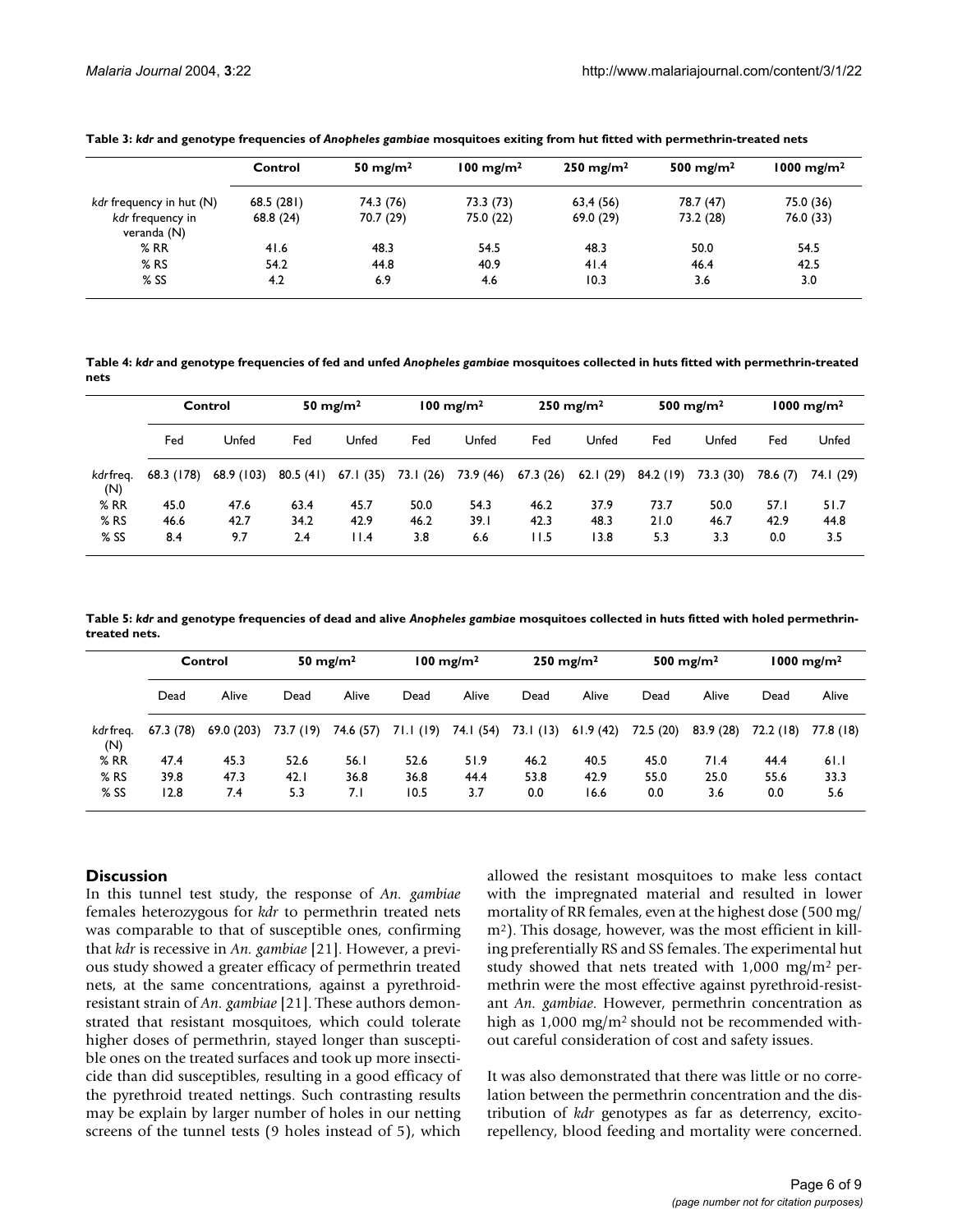Interestingly, the *kdr* allelic frequency was not significantly different between mosquitoes which survived or died after exposure to permethrin treated nets, even at high concentrations. Such results contrasted with findings from other authors [\[30](#page-7-7)] who reported that nets treated either with alpha-cypermethrin or etofenprox in Côte d'lvoire, selected for *kdr* in *An. gambiae*. This difference could be attributed either to the chemical structure of the insecticide (permethrin being a non α-cyano-pyrethroid) or to differences in the excito-repellent effects of other pyrethroids. Excito-repellency is probably an important factor in the selection of pyrethroid resistance as it affects the duration of exposure of females to impregnated materials.

When *An. gambiae* females were exposed to nets treated with permethrin at the concentration recommended by WHO (250 to 500 mg/m<sup>2</sup>), the heterozygous ones (RS) were more efficiently killed than the susceptible ones (SS). Since *kdr* resistance to the irritant effect appeared to be co-dominant while resistance to lethal effect was recessive [21], the heterozygotes stayed longer than susceptible ones on the treated netting, picking up more insecticide and being killed in higher proportion. As a consequence, one can expect that permethrin treated nets are unlikely to select for pyrethroid resistance in areas where the *kdr* mutation is rare and mostly present in the heterozygous state.

Although other studies in West Africa have consistently shown that pyrethroid treated nets remain effective against *kdr* resistant *An. gambiae* [29,31,32], it is not possible to predict how long this effectiveness would be maintained should other resistance mechanisms appear. With indoor residual spraying in South Africa, an increased level of mixed function oxidase activity in *Anopheles funestus* was associated with severe malaria control failure [[33](#page-7-8)]. The current spread of pyrethroid resistance in the major malaria vectors *An. gambiae* and *An. funestus* emphasizes the need to identify alternative insecticides and for the development and implementation of effective and sustainable resistance management strategies. Other experimental huts studies suggested that nonpyrethroid insecticides, such as organophosphates or carbamates, have potential for use on mosquito nets [34,35]. These chemicals are less excito-repellent than pyrethroids, and allow for a longer contact between mosquito and insecticide treated netting's, inducing higher mortality [36]. Unfortunately, a cross resistance to both carbamates and organophospshorous insecticides involving an insensitive acetylcholinesterase has recently been detected in *An. gambiae* from Côte d'lvoire [\[37](#page-7-9),38] and may, therefore, impede their interest for ITNs in the concerned areas. Furthermore, recent evidence showed that carbosulfantreated nets (300 mg/m2) does select for resistance in the *An. gambiae* population from the same area [\[39](#page-7-10)], unlike pyrethroids with respect to *kdr*. In the absence of new alternative insecticides for treatment of mosquito nets, the possible use of mixtures of insecticides or mosaic treatments [40[-42\]](#page-7-11) should be closely investigated, as a possible strategy to maintain the effectiveness of ITNs and prevent the development of resistance. In areas where resistance genes are already present (*Kdr* and *Ace.1R*), ITNs are still the best option. Despite the presence of insensitive acetylcholinesterase at significant level conferring resistance to carbamates and organophosphates [[37\]](#page-7-9), nets treated with these insecticides (carbosulfan and pirimiphos methyl respectively) were very effective in killing resistant mosquitoes and, in the case of carbosulfan, were also effective in preventing blood feeding [35-40]. Recent studies have shown that another organophosphate (chlorpyrifosmethyl) is also effective and potentially safe enough to be considered as a possible alternative, either alone or in combination, for treatment of mosquito nets [43,44]. In contrast, in areas where malaria control is based on indoor residual spraying, resistance may lead to failure of control operations, although this is not yet confirmed in areas with *kdr* or insensitive AChE resistance.

# **Conclusions**

This study showed that pyrethroid-treated nets still remain effective in pyrethroid-resistance area and do not have a significant impact on selection of *kdr* mutation in *An. gambiae*. Such findings provide useful information for malaria vector control programme given that *kdr* resistance is now widely distributed in malaria vectors in Africa.

# **Author's contributions**

VC undertook the insecticide tests and wrote the paper. CB carried out the mosquito genotyping. JMH and FL participated in the drafting and revising of the manuscript. PG and FC designed the study and made critical comments in the paper. MA supervised the ITNs evaluation in the field.

# **Acknowledgements**

We are very grateful to the staff of the Centre de Recherches Entomologiques de Cotonou for their support during the experimental hut study. Thanks also go to the sleepers in the huts for their participation in the present work. Permethrin was kindly provided by Agrevo (Berkhamsted, UK) and the mosquito nets by Siamdutch (Bangkok, Thailand).

# **References**

- 1. Zaim M, Aitio A, Nakashima N: **[Safety of pyrethroid-treated](http://www.ncbi.nlm.nih.gov/entrez/query.fcgi?cmd=Retrieve&db=PubMed&dopt=Abstract&list_uids=10.1046/j.1365-2915.2000.00211.x) [mosquito nets](http://www.ncbi.nlm.nih.gov/entrez/query.fcgi?cmd=Retrieve&db=PubMed&dopt=Abstract&list_uids=10.1046/j.1365-2915.2000.00211.x)[.](http://www.ncbi.nlm.nih.gov/entrez/query.fcgi?cmd=Retrieve&db=PubMed&dopt=Abstract&list_uids=10759305)** *Med Vet Entomol* 2000, **14:**1-5.
- 2. Greenwood BM, Baker JR, editors: **[A malaria control trial using](http://www.ncbi.nlm.nih.gov/entrez/query.fcgi?cmd=Retrieve&db=PubMed&dopt=Abstract&list_uids=10.1016/0035-9203(93)90169-Q) insecticide treated bed nets and targeted chemoprophylaxis in a rural area of the Gambia, West Africa. A review of the [epidemiology and control of malaria in The Gambia, West](http://www.ncbi.nlm.nih.gov/entrez/query.fcgi?cmd=Retrieve&db=PubMed&dopt=Abstract&list_uids=10.1016/0035-9203(93)90169-Q) [Africa](http://www.ncbi.nlm.nih.gov/entrez/query.fcgi?cmd=Retrieve&db=PubMed&dopt=Abstract&list_uids=10.1016/0035-9203(93)90169-Q)[.](http://www.ncbi.nlm.nih.gov/entrez/query.fcgi?cmd=Retrieve&db=PubMed&dopt=Abstract&list_uids=8212107)** *Trans R Soc Trop Med Hyg* 1993, **87:**3-11.
- 3. Choi HW, Breman JG, Teutsh SM, Liu S, Hightower AW, Sexton JD: **[The effectiveness of insecticide-impregnated bed nets in](http://www.ncbi.nlm.nih.gov/entrez/query.fcgi?cmd=Retrieve&db=PubMed&dopt=Abstract&list_uids=7771600) reducing cases of Malaria infection. A meta-analysis of pub[lished results.](http://www.ncbi.nlm.nih.gov/entrez/query.fcgi?cmd=Retrieve&db=PubMed&dopt=Abstract&list_uids=7771600)** *Am J Trop Med Hyg* 1995, **52:**377-382.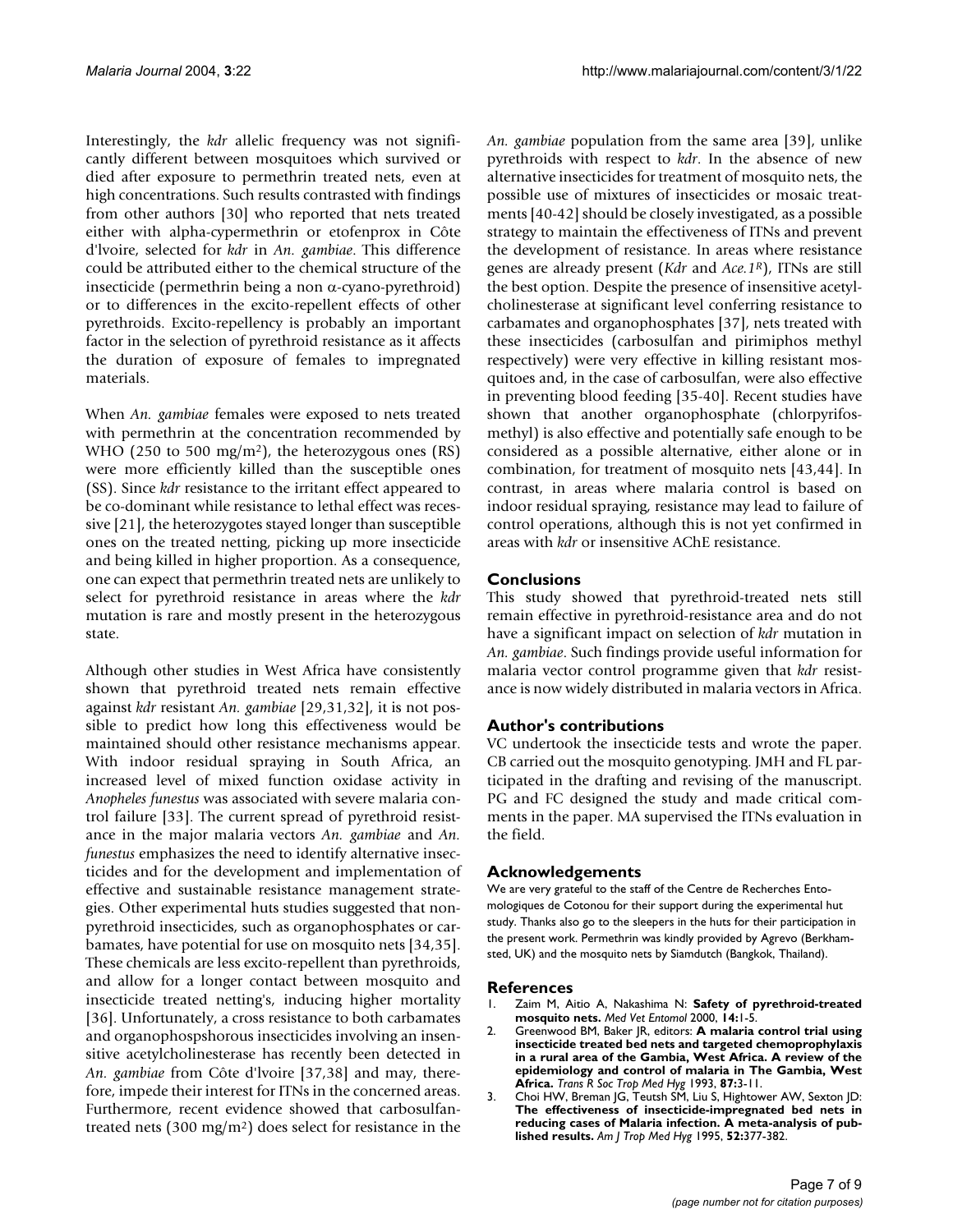- 4. Lengeler C, Cattani J, De Savigny D: **Net Gain. Operational Aspects of a New Health Intervention for Preventing Malaria.** *World Health Organization* IDRC and Geneva; 1996.
- 5. WHO: **A Global Strategy for Malaria Control.** *World Health Organization* Geneva; 1993.
- 6. Takken W: **[Do insecticide-treated bednets have an effect on](http://www.ncbi.nlm.nih.gov/entrez/query.fcgi?cmd=Retrieve&db=PubMed&dopt=Abstract&list_uids=10.1046/j.1365-3156.2002.00983.x) [malaria?](http://www.ncbi.nlm.nih.gov/entrez/query.fcgi?cmd=Retrieve&db=PubMed&dopt=Abstract&list_uids=10.1046/j.1365-3156.2002.00983.x)** *Trop Med Int Hlth* 2002, **7:**1022-1030.
- <span id="page-7-0"></span>7. Vulule JM, Beach RF, Atieli FK, Roberts JM, Mount DL, Mwangi RW: **Reduced susceptibility of** *Anopheles gambiae* **[to permethrin](http://www.ncbi.nlm.nih.gov/entrez/query.fcgi?cmd=Retrieve&db=PubMed&dopt=Abstract&list_uids=8161849) [associated with the use of permethrin-impregnated bednets](http://www.ncbi.nlm.nih.gov/entrez/query.fcgi?cmd=Retrieve&db=PubMed&dopt=Abstract&list_uids=8161849) [and curtains in Kenya.](http://www.ncbi.nlm.nih.gov/entrez/query.fcgi?cmd=Retrieve&db=PubMed&dopt=Abstract&list_uids=8161849)** *Med Vet Entomol* 1994, **8:**71-75.
- Chandre F, Darriet F, Manga L, Akogbeto M, Faye O, Mouchet J, Guillet P: **Status of pyrethroid resistance** *in Anopheles gambiae sensu lato***[.](http://www.ncbi.nlm.nih.gov/entrez/query.fcgi?cmd=Retrieve&db=PubMed&dopt=Abstract&list_uids=10212513)** *Bull World Health Organ* 1999, **77:**230-234.
- <span id="page-7-1"></span>9. Etang J, Manga L, Chandre F, Guillet P, Fondjo E, Mimpfoundi R, Toto JC, Fontenille D: **Insecticide susceptibility status of** *Anopheles gambiae s.l.* **[\(Diptera: Culicidae\) in the Republic of](http://www.ncbi.nlm.nih.gov/entrez/query.fcgi?cmd=Retrieve&db=PubMed&dopt=Abstract&list_uids=14680116) [Cameroon.](http://www.ncbi.nlm.nih.gov/entrez/query.fcgi?cmd=Retrieve&db=PubMed&dopt=Abstract&list_uids=14680116)** *J Med Entomol* 2003, **40:**491-497.
- <span id="page-7-2"></span>Martinez-Torres D, Chandre F, Williamson MS, Darriet F, Berge JB, Devonshire AL, Guillet P, Pasteur N, Pauron D: **Molecular characterization of pyrethroid knockdown resistance (kdr) in the major malaria vector** *Anopheles gambiae* **[s.s](http://www.ncbi.nlm.nih.gov/entrez/query.fcgi?cmd=Retrieve&db=PubMed&dopt=Abstract&list_uids=10.1046/j.1365-2583.1998.72062.x)[.](http://www.ncbi.nlm.nih.gov/entrez/query.fcgi?cmd=Retrieve&db=PubMed&dopt=Abstract&list_uids=9535162)** *Insect Mol Biol* 1998, **7:**179-184.
- 11. Pauron D, Barhanin J, Amichot M, Pralavorio M, Bergé JB, Lazdunski M: **Pyrethroid receptor in the insect NA + channel: alteration of its properties in pyrethroid-resistant flies.** *Biochemistry* 1989, **28:**1673-1677.
- <span id="page-7-3"></span>12. Ranson H, Jensen B, Vulule JM, Wang X, Hemingway J, Collins FH: **Identification of a point mutation in the voltage-gated sodium channel gene of Kenyan** *Anopheles gambiae* **[associ](http://www.ncbi.nlm.nih.gov/entrez/query.fcgi?cmd=Retrieve&db=PubMed&dopt=Abstract&list_uids=10.1046/j.1365-2583.2000.00209.x)[ated with resistance to DDT and pyrethroids](http://www.ncbi.nlm.nih.gov/entrez/query.fcgi?cmd=Retrieve&db=PubMed&dopt=Abstract&list_uids=10.1046/j.1365-2583.2000.00209.x)[.](http://www.ncbi.nlm.nih.gov/entrez/query.fcgi?cmd=Retrieve&db=PubMed&dopt=Abstract&list_uids=11029667)** *Insect Mol Biol* 2000, **9:**491-497.
- 13. Rosenheim JA, Tabashnik BE: **[Evolution of pesticide resistance:](http://www.ncbi.nlm.nih.gov/entrez/query.fcgi?cmd=Retrieve&db=PubMed&dopt=Abstract&list_uids=2212232) [interactions between generation time and genetic, ecologi](http://www.ncbi.nlm.nih.gov/entrez/query.fcgi?cmd=Retrieve&db=PubMed&dopt=Abstract&list_uids=2212232)[cal, and operational factors.](http://www.ncbi.nlm.nih.gov/entrez/query.fcgi?cmd=Retrieve&db=PubMed&dopt=Abstract&list_uids=2212232)** *J Econ Entomol* 1990, **83:**1184-1193.
- 14. Georghiou GP, Taylor CE: **Pesticide resistance as an evolutionary phenomenon.** In *Proceedings of the 15th International Congress of Entomology* Washington DC, America, ESO (ed). Entomological Society of America; 1976:759-785.
- 15. Georghiou GP: **Principles of insecticide resistance management.** *Phytoprotection* 1994, **75:**51-59.
- 16. Curtis CF, Miller JE, Hodjati MH, Kolaczinski JH, Kasumba I: **[Can](http://www.ncbi.nlm.nih.gov/entrez/query.fcgi?cmd=Retrieve&db=PubMed&dopt=Abstract&list_uids=10.1098/rstb.1998.0329) [anything be done to maintain the effectiveness of pyre](http://www.ncbi.nlm.nih.gov/entrez/query.fcgi?cmd=Retrieve&db=PubMed&dopt=Abstract&list_uids=10.1098/rstb.1998.0329)[throid-impregnated bednets against malaria vectors?](http://www.ncbi.nlm.nih.gov/entrez/query.fcgi?cmd=Retrieve&db=PubMed&dopt=Abstract&list_uids=10.1098/rstb.1998.0329)** *Philos Trans R Soc Lond Bio Sci: Biological Sciences* 1998, **353:**1769-1775.
- 17. Elissa N, Curtis CF: **Evaluation of different formulations of deltamethrin in comparison with permethrin for impregnation of netting.** *Pestic Sci* 1995, **44:**363-367.
- 18. Darriet F, N'Guessan R, Hougard JM, Traoré-Lamizana M, Carnevale P: **[Un outil expérimental indispensable à l'évaluation des](http://www.ncbi.nlm.nih.gov/entrez/query.fcgi?cmd=Retrieve&db=PubMed&dopt=Abstract&list_uids=12596384) [insecticides: les cases-pièges.](http://www.ncbi.nlm.nih.gov/entrez/query.fcgi?cmd=Retrieve&db=PubMed&dopt=Abstract&list_uids=12596384)** *Bull Soc Pathol Exot* 2002, **95:**299-303.
- <span id="page-7-4"></span>19. Chandre F, Manguin S, Brengues C, Dossou-Yovo J, Darriet F, Diabate A, Carnevale P, Guillet P: **Current distribution of a pyrethroid resistance gene (***Kdr***) in** *Anopheles gambiae* **[complex from](http://www.ncbi.nlm.nih.gov/entrez/query.fcgi?cmd=Retrieve&db=PubMed&dopt=Abstract&list_uids=10697876) [West Africa and further evidence for reproductive isolation](http://www.ncbi.nlm.nih.gov/entrez/query.fcgi?cmd=Retrieve&db=PubMed&dopt=Abstract&list_uids=10697876) [of the mopti form.](http://www.ncbi.nlm.nih.gov/entrez/query.fcgi?cmd=Retrieve&db=PubMed&dopt=Abstract&list_uids=10697876)** *Parassitologia* 1999, **41:**319-322.
- 20. Darriet F, Guillet P, Chandre F, N'Guessan R, Doannio JMC, Rivière F, Carnevale P: **Présence et évolution de la résistance aux pyréthrinoïdes et au DDT chez deux populations d'***Anopheles gambiae* **d'Afrique de 1'Ouest.** *World Heath Organization WHO/ CTD/VBC/97.1001, WHO/MAL/97.1081* 1997:15.
- 21. Chandre F, Darriet F, Duchon S, Finot L, Manguin S, Carnevale P, Guillet P: **Modifications of pyrethroid effects associated with** *kdr* **mutation in** *Anopheles gambiae***[.](http://www.ncbi.nlm.nih.gov/entrez/query.fcgi?cmd=Retrieve&db=PubMed&dopt=Abstract&list_uids=10759316)** *Med Vet Entomol* 2000, **14:**81-88.
- 22. Darriet F, Vien NT, Robert V, Carnevale P: **Evaluation of the efficacy of permethrin impregnated intact and perforated mosquito nets against vectors of malaria.** *World Health Organization WHO/VBC/84899, WHO/MAL/84.1008* 1984.
- <span id="page-7-5"></span>23. Scott JA, Brogdon WG, Collins FH: **Identification of single specimens of the** *Anopheles gambiae* **[complex by the polymerase](http://www.ncbi.nlm.nih.gov/entrez/query.fcgi?cmd=Retrieve&db=PubMed&dopt=Abstract&list_uids=8214283) [chain reaction.](http://www.ncbi.nlm.nih.gov/entrez/query.fcgi?cmd=Retrieve&db=PubMed&dopt=Abstract&list_uids=8214283)** *Am J Trop Med Hyg* 1993, **49:**520-529.
- 24. Raymond M, Rousset F: **Genepop (version 1.2), a population genetics software for exact tests and ecumenicism.** *J Heredity* 1995, **86:**248-249.
- 25. Rousset F, Raymond M: **[Testing heterozygotes excess and](http://www.ncbi.nlm.nih.gov/entrez/query.fcgi?cmd=Retrieve&db=PubMed&dopt=Abstract&list_uids=7498780) [defiency.](http://www.ncbi.nlm.nih.gov/entrez/query.fcgi?cmd=Retrieve&db=PubMed&dopt=Abstract&list_uids=7498780)** *Genetics* 1995, **140:**1413-1419.
- 26. Goudet J, Raymond M, De Meeüs T, Rousset F: **[Testing differenti](http://www.ncbi.nlm.nih.gov/entrez/query.fcgi?cmd=Retrieve&db=PubMed&dopt=Abstract&list_uids=8978076)[ation in diploid population.](http://www.ncbi.nlm.nih.gov/entrez/query.fcgi?cmd=Retrieve&db=PubMed&dopt=Abstract&list_uids=8978076)** *Genetics* 1996, **144:**1933-1940.
- <span id="page-7-6"></span>27. Weill M, Chandre F, Brengues C, Manguin S, Akogbéto M, Pasteur N, Guillet P, Raymond M: **The** *Kdr* **mutation occurs in the Mopti form of** *Anopheles gambiae s.s.* **[through introgression](http://www.ncbi.nlm.nih.gov/entrez/query.fcgi?cmd=Retrieve&db=PubMed&dopt=Abstract&list_uids=10.1046/j.1365-2583.2000.00206.x)[.](http://www.ncbi.nlm.nih.gov/entrez/query.fcgi?cmd=Retrieve&db=PubMed&dopt=Abstract&list_uids=11029663)** *Insect Mol Biol* 2000, **9:**451-455.
- 28. Fanello C, Akogbeto M, Della Torre A: **Distribution of the pyrethroid knockdown resistance gene (***Kdr***) in** *Anopheles gambiae s.l* **from Benin.** *Trans R Soc Trop Med Hyg* 2000, **94:**132.
- 29. Darriet F, Guillet P, N'Guessan R, Doannio JMC, Koffi AA, Konan LY, Carnevale P: **Impact de la résistance d'***Anopheles gambiae* **s.s. à la perméthrine et à la deltaméthrine sur l'efficacité des moustiquaires imprégnées.** *Méd Trop (Mars)* 1998, **58:**349-354.
- <span id="page-7-7"></span>30. Fanello C, Kolaczinski JH, Conway DJ, Carnevale P, Curtis CF: **The** *kdr* **pyrethroid resistance gene in** *Anopheles gambiae***[: tests of](http://www.ncbi.nlm.nih.gov/entrez/query.fcgi?cmd=Retrieve&db=PubMed&dopt=Abstract&list_uids=10697877) [non-pyrethroid insecticides and a new detection method for](http://www.ncbi.nlm.nih.gov/entrez/query.fcgi?cmd=Retrieve&db=PubMed&dopt=Abstract&list_uids=10697877) [the gene.](http://www.ncbi.nlm.nih.gov/entrez/query.fcgi?cmd=Retrieve&db=PubMed&dopt=Abstract&list_uids=10697877)** *Parassitologia* 1999, **41:**323-326.
- 31. Guillet P: **Implications of the Knock-down resistance (***kdr***) development on the use of impregnated bednets.** In *Proceedings of 1st Meeting of Global Collaboration for Development of Pesticides for Public Health, Geneva CTD/WHOPES/GCDP/98.1* :45-48. 14–15 October 1998
- 32. Darriet F, N'Guessan R, Koffi AA, Konan L, Doannio JMC, Chandre F, Carnevale P: **[Impact of pyrethrin resistance on the efficacy](http://www.ncbi.nlm.nih.gov/entrez/query.fcgi?cmd=Retrieve&db=PubMed&dopt=Abstract&list_uids=10863621) [of impregnated mosquito nets in the prevention of malaria:](http://www.ncbi.nlm.nih.gov/entrez/query.fcgi?cmd=Retrieve&db=PubMed&dopt=Abstract&list_uids=10863621) results of tests in experimental cases with deltamethrin SC.** *Bull Soc Pathol Exot* 2000, **93:**131-134.
- <span id="page-7-8"></span>33. Hargreaves K, Koerkemoer LL, Brooke B, Hunt RH, Mthembu J, Coetzee M: *Anopheles funestus* **[resistant to pyrethroid insecti](http://www.ncbi.nlm.nih.gov/entrez/query.fcgi?cmd=Retrieve&db=PubMed&dopt=Abstract&list_uids=10.1046/j.1365-2915.2000.00234.x)[cides in South Africa](http://www.ncbi.nlm.nih.gov/entrez/query.fcgi?cmd=Retrieve&db=PubMed&dopt=Abstract&list_uids=10.1046/j.1365-2915.2000.00234.x)[.](http://www.ncbi.nlm.nih.gov/entrez/query.fcgi?cmd=Retrieve&db=PubMed&dopt=Abstract&list_uids=10872862)** *Med Vet Entomol* 2000, **14:**181-189.
- 34. Miller JE, Lindsay SW, Armstrong JRM: **[Experimental hut trials of](http://www.ncbi.nlm.nih.gov/entrez/query.fcgi?cmd=Retrieve&db=PubMed&dopt=Abstract&list_uids=1685337) bednets impregnated with synthetic pyrethroid or organo[phosphate insecticides for mosquito control in The Gambia.](http://www.ncbi.nlm.nih.gov/entrez/query.fcgi?cmd=Retrieve&db=PubMed&dopt=Abstract&list_uids=1685337)** *Med Vet Entomol* 1991, **5:**465-467.
- 35. Kolaczinski JH, Fanello C, Herve JP, Conway DJ, Carnevale P, Curtis CF: **[Experimental and molecular genetic analysis of the](http://www.ncbi.nlm.nih.gov/entrez/query.fcgi?cmd=Retrieve&db=PubMed&dopt=Abstract&list_uids=10948372) [impact of pyrethroid and non-pyrethroid insecticide impreg](http://www.ncbi.nlm.nih.gov/entrez/query.fcgi?cmd=Retrieve&db=PubMed&dopt=Abstract&list_uids=10948372)nated bednets for mosquito control in an area of pyrethroid [resistance.](http://www.ncbi.nlm.nih.gov/entrez/query.fcgi?cmd=Retrieve&db=PubMed&dopt=Abstract&list_uids=10948372)** *Bull Entomol Res* 2000, **90:**125-132.
- 36. Curtis CF, Mnzava AEP: **[Comparison of house spraying and](http://www.ncbi.nlm.nih.gov/entrez/query.fcgi?cmd=Retrieve&db=PubMed&dopt=Abstract&list_uids=11196486) [insecticide-treated nets for malaria control.](http://www.ncbi.nlm.nih.gov/entrez/query.fcgi?cmd=Retrieve&db=PubMed&dopt=Abstract&list_uids=11196486)** *Bull World Health Organ* 2000, **78:**1389-1400.
- <span id="page-7-9"></span>37. N'Guessan R, Darriet F, Guillet P, Carnevale P, Traore-Lamizana M, Corbel V, Koffi AA, Chandre F: **Resistance to carbosulfan in field populations of** *Anopheles gambiae* **[from Côte d'lvoire based](http://www.ncbi.nlm.nih.gov/entrez/query.fcgi?cmd=Retrieve&db=PubMed&dopt=Abstract&list_uids=12680920) [on reduced sensitivity of acetylcholinesterase.](http://www.ncbi.nlm.nih.gov/entrez/query.fcgi?cmd=Retrieve&db=PubMed&dopt=Abstract&list_uids=12680920)** *Med Vet Entomol* 2003, **17:**19-25.
- 38. Weill M, Lutfalla G, Mogensen K, Chandre F, Berthomieu A, Berticat C, Pasteur N, Philips A, Fort P, Raymond M: **[Insecticide resistance](http://www.ncbi.nlm.nih.gov/entrez/query.fcgi?cmd=Retrieve&db=PubMed&dopt=Abstract&list_uids=10.1038/423136b) [in mosquito vectors](http://www.ncbi.nlm.nih.gov/entrez/query.fcgi?cmd=Retrieve&db=PubMed&dopt=Abstract&list_uids=10.1038/423136b)[.](http://www.ncbi.nlm.nih.gov/entrez/query.fcgi?cmd=Retrieve&db=PubMed&dopt=Abstract&list_uids=12736674)** *Nature* 2003, **423:**136-137.
- <span id="page-7-10"></span>39. Corbel V, Hougard JM, N'Guessan R, Chandre F: **Evidence for selection of insecticide resistance due to insensitive acetylcholinesterase by carbamate treated nets in** *Anopheles gambiae s.s.* **[\(Diptera: Culicidae\) from Côte d'lvoire.](http://www.ncbi.nlm.nih.gov/entrez/query.fcgi?cmd=Retrieve&db=PubMed&dopt=Abstract&list_uids=14765680)** *J Med Entomol* 2003, **40:**985-988.
- 40. Guillet P, N'Guessan R, Darriet F, Traoré-Lamizana M, Chandre F, Carnevale P: **Combined pyrethroid and carbamate "two in one" treated mosquito nets: field efficacy against pyrethroidresistant** *Anopheles gambiae* **and** *Culex quinquefasciatus***[.](http://www.ncbi.nlm.nih.gov/entrez/query.fcgi?cmd=Retrieve&db=PubMed&dopt=Abstract&list_uids=11297094)** *Med Vet Entomol* 2001, **15:**105-112.
- 41. Corbel V, Darriet F, Chandre F, Hougard JM: **[Insecticides mixtures](http://www.ncbi.nlm.nih.gov/entrez/query.fcgi?cmd=Retrieve&db=PubMed&dopt=Abstract&list_uids=12375369) [for mosquito net impregnation against malaria vector.](http://www.ncbi.nlm.nih.gov/entrez/query.fcgi?cmd=Retrieve&db=PubMed&dopt=Abstract&list_uids=12375369)** *Parasite* 2002, **9:**255-259.
- <span id="page-7-11"></span>42. Hougard JM, Corbel V, N'Guessan R, Darriet F, Chandre F, Akogbéto M, Baldet T, Guillet P, Carnevale P, Traoré-Lamizana M: **Efficacy of mosquito nets treated with insecticide mixtures and mosaics against insecticide resistant** *Anopheles gambiae* **and** *Culex quinquefasciatus* **[in Côte d'lvoire](http://www.ncbi.nlm.nih.gov/entrez/query.fcgi?cmd=Retrieve&db=PubMed&dopt=Abstract&list_uids=10.1079/BER2003261)[.](http://www.ncbi.nlm.nih.gov/entrez/query.fcgi?cmd=Retrieve&db=PubMed&dopt=Abstract&list_uids=14704095)** *Bull Entomol Res* 2003, **93(6):**491-498.
- 43. N'Guessan RN, Asidi A, Rowland MW, Curtis CF, Hougard JM, Corbel V, Lines JL, Zaim M: **The organophosphorous insecticide chlorpyrifos-methyl restores the efficacy of insecticide treated nets in an area of pyrethroid resistant anopheline and culicine mosquitoes.** In *Proceedings of 52nd Annual Meeting and*